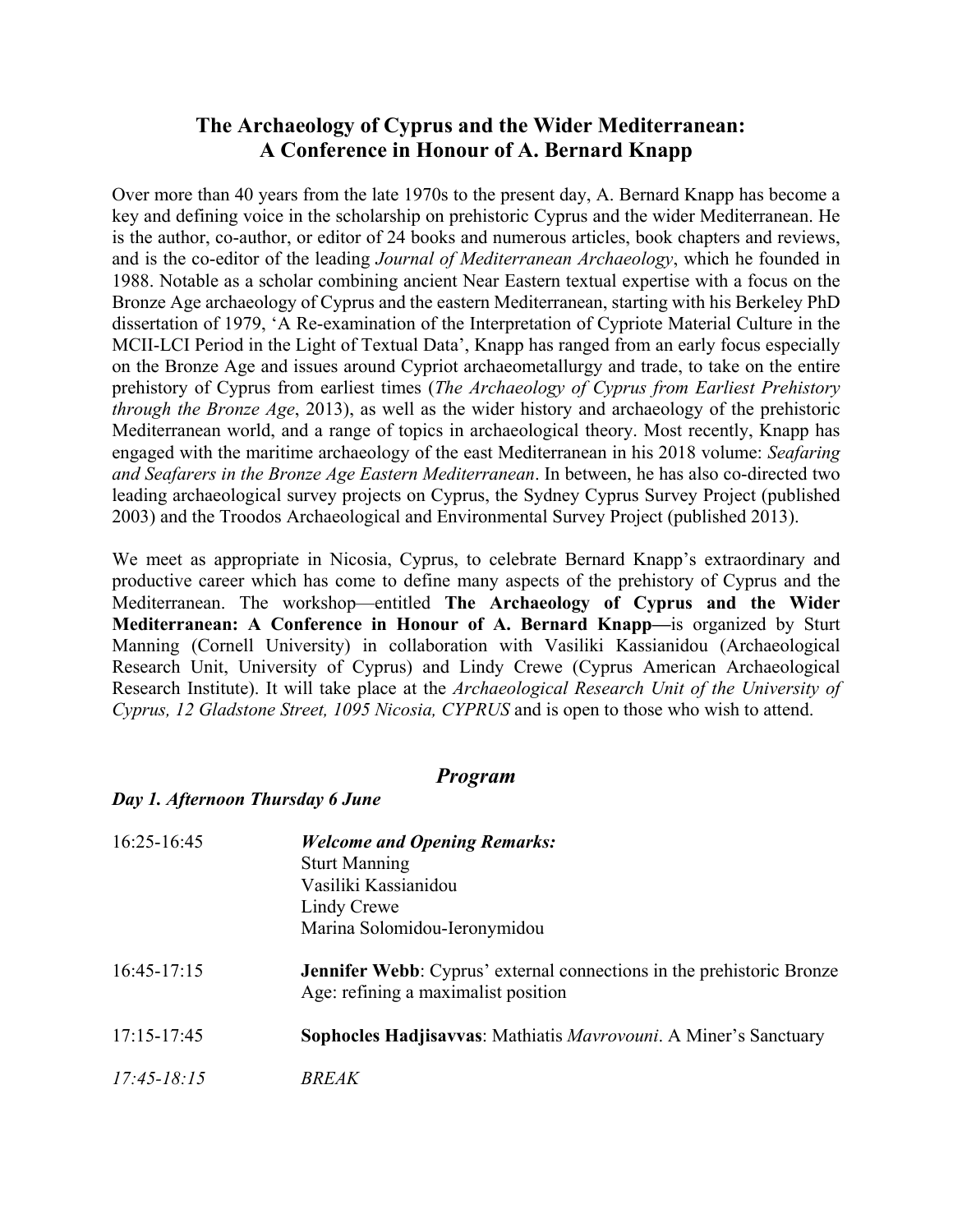| 18:15-18:45 | Vasiliki Kassianidou: An evaluation of Bernard Knapp's model for the<br>organization of copper production in the Late Cypriot, based on the<br>results of current research                     |
|-------------|------------------------------------------------------------------------------------------------------------------------------------------------------------------------------------------------|
| 18:45-19:15 | <b>Lindy Crewe:</b> Mortuary practices at the Chalcolithic cemetery of<br>Souskiou Laona                                                                                                       |
| 19:15-19:45 | David Rupp & Metaxia Tsipopoulou: Remembering a complex<br>memory landscape: The Late Minoan III interventions in the Pre- and<br>Proto-Palatial Cemetery at Petras - Kephala (Siteia, Crete). |

## *Day 2. Friday 7th June* 09:00-09:30 **Catherine Kearns**: The limits of protohistory: towards an archaeology of Cypriot Iron Age communities 09:30-10:00 **Georgia Andreou**: Reconsidering the mountainous landscapes of Cyprus in antiquity 10:00-10:30 **Michael Given**: From settlement hierarchies to entangled communities: towards a theory of survey *10:30-11:00 COFFEE BREAK* 11:30-12:00 **Kevin Fisher**: Toward a Social Life of Things in Late Bronze Age Cyprus 12:00-12:30 **Ann Brysbaert**: SETinSTONE? The chaine operatoire of 'building big' in the LBA Argive Plain, Greece 12:30-13:00 **Chris Monroe**: All the King's Wine? Late Bronze Age Vineyards in Texts from Emar and Ugarit *13:00 LUNCH* 14:30-15:00 **Carrie Fulton**: Re-assessing the Anchorage of Maroni-*Tsarroukkas* within Bronze Age Maritime Trade 15:00-15:30 **Michal Artzy**: Mariners' Cuisine? Cook Ware at the LBII Tell Abu Hawam Anchorage *15:30-16:00 COFFEE BREAK*